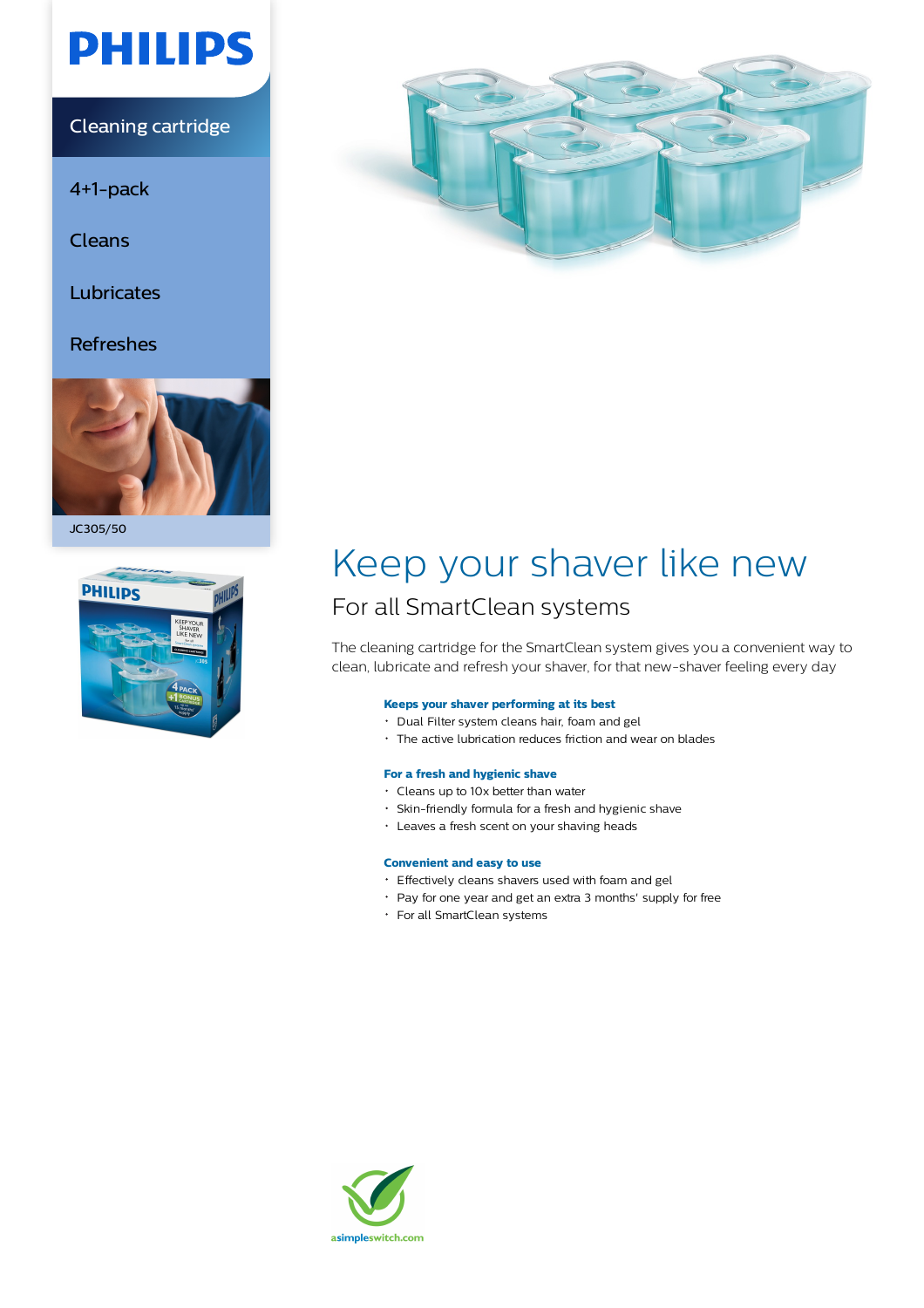#### Cleaning cartridge  $JC$ 305/50

### **Highlights**

#### **Dual Filter system**



The Dual Filter system cleans hair, foam and gel. The unique double filter prevents hairs from clogging your shaving heads, maintaining your shaver's excellent performance.

#### **Active lubrication**



The active lubrication system reduces friction and wear on shaving heads and blades, keeping your shaver performing like new for longer.

#### **More effective than water**



The DualFiltration system and active lubrication leave your shaver up to 10 times cleaner than water alone

#### **Skin-friendly formula**



The alcohol-free, skin-friendly formula gives you a fresh and hygienic shave, and it is designed to protect against skin irritation

#### **Fresh scent**



The new cartridge liquid for the SmartClean system has a unique formula and a pleasant fragrance. It hygienically cleans your shaver, while leaving a fresh scent on your shaving heads.

#### **Cleans foam and gel**



The Philips SmartClean system with cleaning cartridges is the first shaver cleaning system that effectively cleans shavers used with foam and gel.

#### **15 months' supply**



The 4+1-pack gives you 15 months of convenient cleaning. Pay for one year and get 3 months' supply for free.

#### **For all SmartClean systems**



The cleaning cartridges are suitable for all shavers with the SmartClean system.



asimpleswitch.com

#### **Philips Green Logo**

Philips Green Products can reduce costs, energy consumption and CO2 emissions. How? They offer a significant environmental improvement in one or more of the Philips Green Focal Areas — Energy efficiency, Packaging, Hazardous substances, Weight, Recycling and disposal and Lifetime reliability.